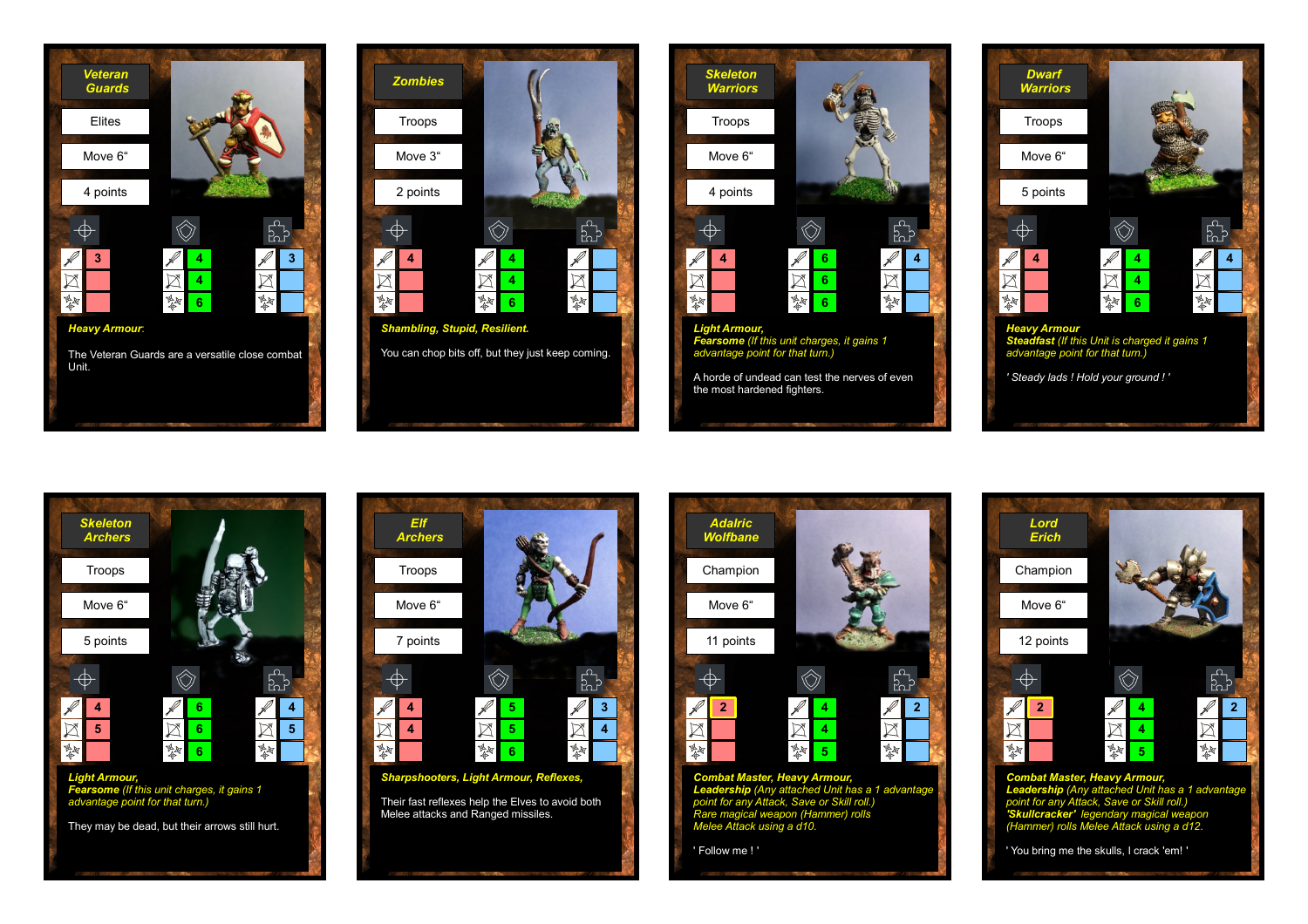![](_page_1_Picture_0.jpeg)

![](_page_1_Picture_1.jpeg)

![](_page_1_Picture_2.jpeg)

![](_page_1_Picture_3.jpeg)

![](_page_1_Picture_4.jpeg)

![](_page_1_Figure_5.jpeg)

![](_page_1_Picture_6.jpeg)

**4 5**

 $\hat{\heartsuit}$ 

 $\boxtimes$ 

繁

 $E_{\rm p}^{\rm p}$ 

 $\boxtimes$ 

繁